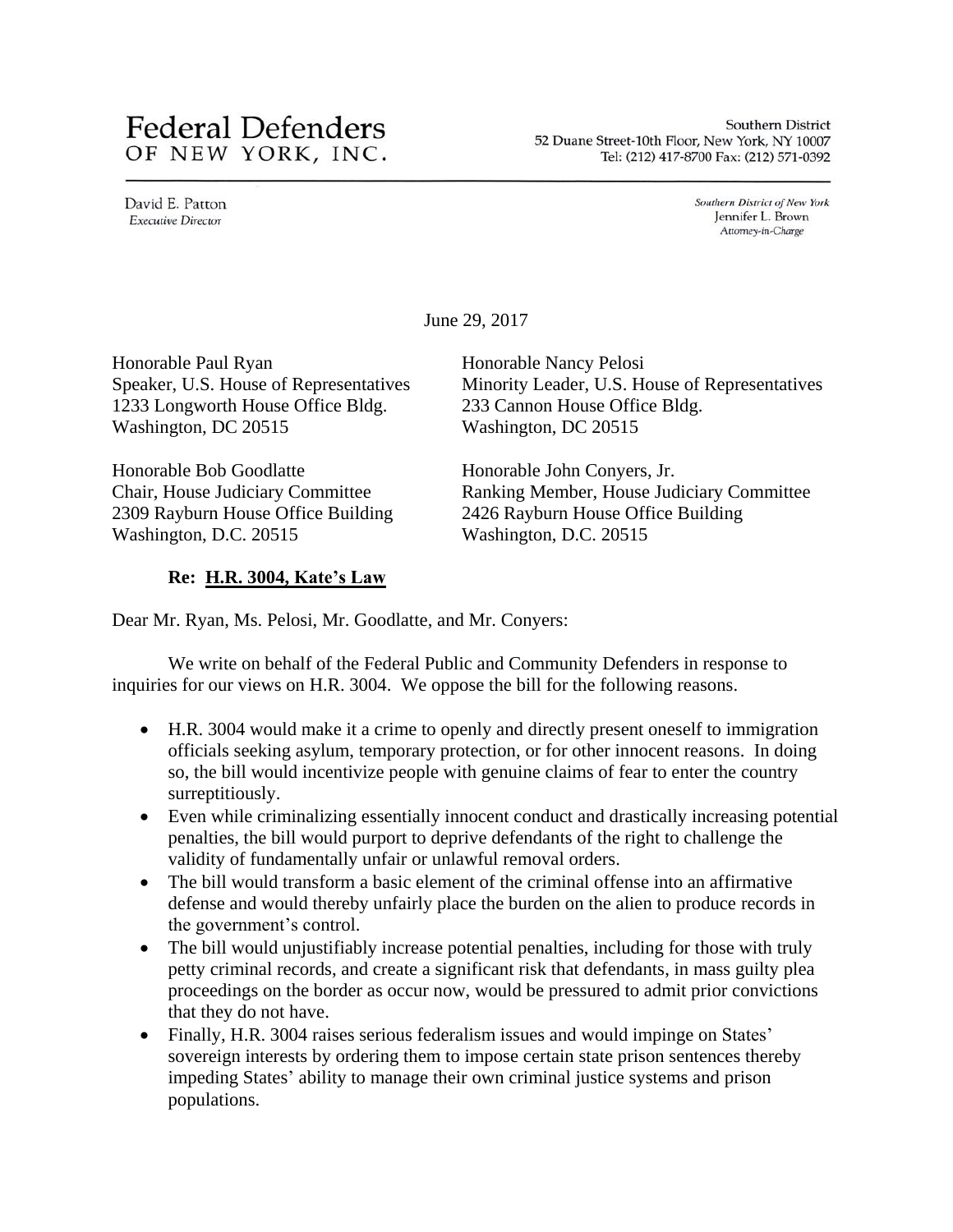The bill would harm individuals, families and communities not just on the border but across the nation. Nearly 21 percent of reentry prosecutions in fiscal year 2016 were in districts other than those on the southwest border, in every state and district in the country.<sup>1</sup> And though there may be a perception that illegal reentry offenders are dangerous criminals, the motive for most people returning to the United States after being removed is to reunite with family, return to the only place they know as home, seek work to support their families, or flee violence or persecution in their home countries. 2 Further, according to a recent Sentencing Commission study, one quarter of reentry offenders had no prior conviction described in § 1326(b), and the most common prior offense was driving under the influence, followed by minor non-violent misdemeanors and felonies, illegal entry, illegal reentry, and simple possession of drugs. Nearly half (49.5%) had children in the United States, and over two thirds (67.1%) had relatives in this country. Over half (53.5%) were under the age of 18 when they first entered the United States, and almost three quarters (74.5%) had worked here for more than a year at some point before their arrest. <sup>3</sup> These are not hardened criminals.

## **I. The Bill Would Make It a Crime To Openly and Directly Present Oneself to Immigration Officials, Seeking Asylum, Temporary Protection, or for Other Innocent Reasons, and Would Thus Incentivize Surreptitious Entry.**

The bill would add as criminal acts in violation of 8 U.S.C. § 1326, "crosses the border" or "attempts to cross the border," and would define "crosses the border" as the "physical act of

<sup>2</sup> *See*, *e.g*., *United States v. Santos*, 406 F. Supp. 2d 320, 327-28 (S.D.N.Y. 2005) (defendant "returned to the United States illegally to find work and send money home to support his family and his son, who needed, and continues to need, special medical attention to treat his asthma"); *see also* Jeremy Slack, *et al*., *In Harm's Way: Family Separation, Immigration Enforcement Programs and Security on the US-Mexico Border*, 3 J. Migration & Human Security 109, 123 (2015); American Immigration Council, *Unauthorized Immigrants Today: A Demographic Profile* 1 (2014), [http://www.immigrationpolicy.org/just-facts/unauthorized-immigrants-today](http://www.immigrationpolicy.org/just-facts/unauthorized-immigrants-today-)demographic-profile; Immigration and Customs Enforcement, *ICE Enforcement and Removal Operations Report FY 2015* (2015),

<sup>3</sup> U.S. Sent'g Comm'n, *Illegal Reentry Offenses* at 9, 17, 25-26.

 $\overline{a}$ 

<sup>1</sup> According to data from the Administrative Office of the U.S. Courts, in 2016, a total of 16,775 prosecutions for illegal reentry were filed in district courts nationwide. Of these, 3611 were filed in the District of New Mexico, 3403 in the Southern District of Texas, 3257 in the Western District of Texas, 2184 in the District of Arizona, and 812 in the Southern District of California. This means that 79.1% of the prosecutions were in these five Southwest border districts, and the remaining 20.9% in the other districts. The full set of data lists the exact numbers for each district. *See*  http://www.uscourts.gov/sites/default/files/data\_tables/stfj\_d3\_1231.2016.pdf.

https://www.ice.gov/sites/default/files/documents/Report/2016/fy2015removalStats.pdf; Immigration Policy Center, *Misplaced Priorities: Most Immigrants Deported by ICE in 2013 Were a Threat to No One* (2014); Human Rights Watch, *Turning Migrants Into Criminals: The Harmful Impact of US Border Prosecutions* 4 (2013).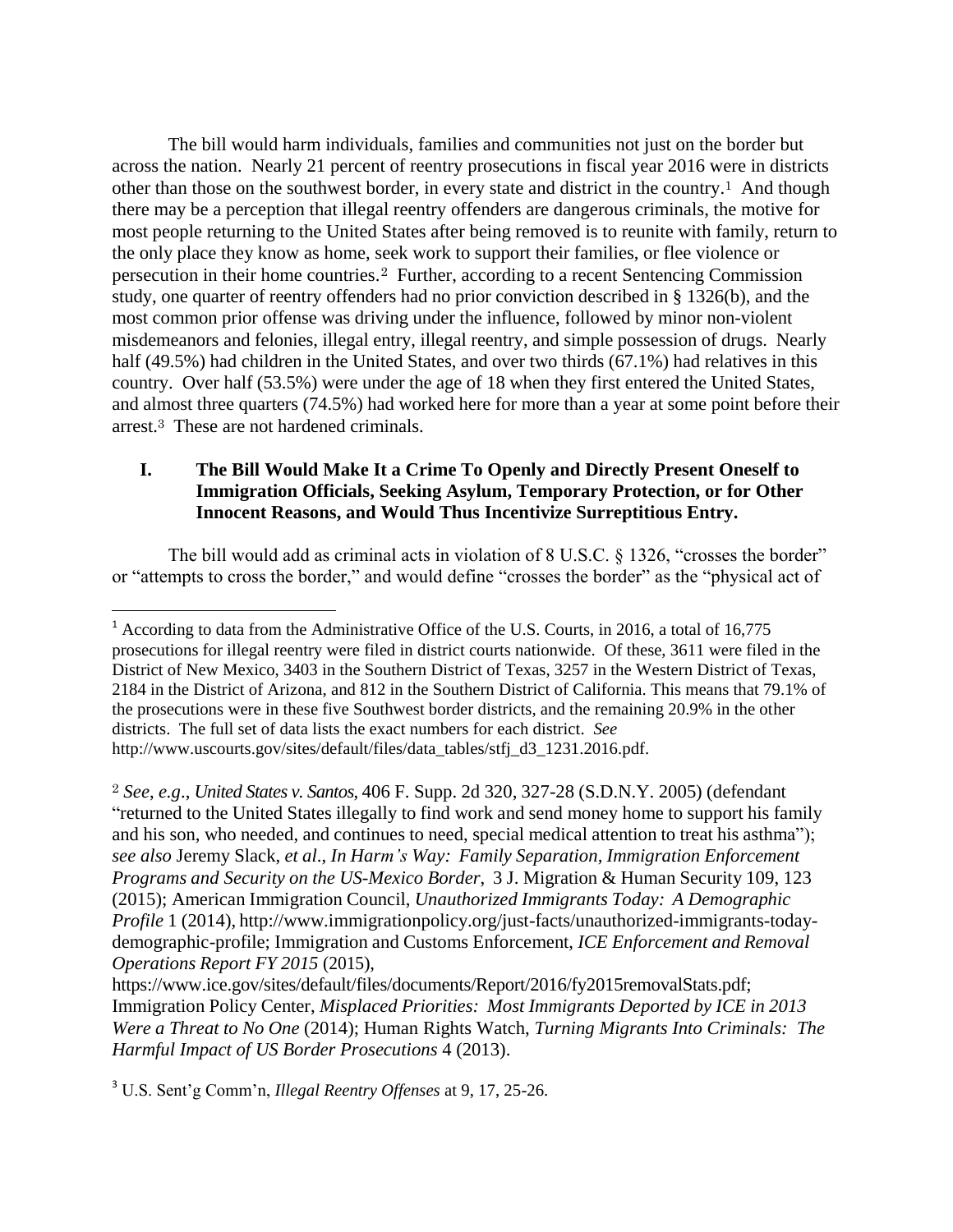crossing the border, regardless of whether the alien is free from official restraint." This would mean that people previously denied admission or removed who present themselves at a designated port of entry seeking asylum or for other innocent reasons, and who intend to be and are in fact under official restraint, would for the first time be guilty of violating § 1326.

Freedom from official restraint is an essential part of the definition of entering, attempting to enter, and being found in the United States under the law of most circuits. Entering has long required both "physical presence" in the country and "freedom from official restraint."<sup>4</sup> Attempting to enter requires proof of specific intent to commit the completed offense of entry,<sup>5</sup> and so requires intent to enter "free of official restraint."<sup>6</sup> Similarly, an alien cannot be "found in" the United States unless he has been free from official restraint.<sup>7</sup> An alien is under official restraint whenever he "lacks the freedom to go at large and mix with the population,"<sup>8</sup> including when he directly and voluntarily surrenders himself to immigration officials at a port of entry to seek asylum, protection, or imprisonment.

Thus, an alien who walked directly across the border to a marked border patrol car and asked to be taken into custody did not attempt to re-enter the United States because he intended to be, and was, under official restraint.<sup>9</sup> Likewise, an alien who crossed the border after being beaten by gang members in Mexico, in a delusional belief that they were chasing him, with the sole intent of placing himself in the protective custody of U.S. officials, could not be guilty of attempting to enter.<sup>10</sup> In a similar case, the government dismissed the charges after the border patrol agent's report confirmed that the defendant had crossed the border and asked the agent for protection from people he feared were trying to kill him.<sup>11</sup> Similarly, an alien who went directly

<sup>6</sup> *See United States v. Argueta-Rosales*, 819 F.3d 1149, 1155-56 (9th Cir. 2016); *Lombera-Valdovinos*, 429 F.3d at 928-29.

7 *See Macias*, 740 F.3d at 100; *United States v. Zavala–Mendez,* 411 F.3d 1116, 1119–21 (9th Cir.2005); *Pacheco-Medina*, 212 F.3d at 1166; *Angeles-Mascote*, 206 F.3d at 531.

 4 *See United States v. Macias*, 740 F.3d 96, 100 (2d Cir. 2014); *United States v. Lombera-Valdovinos*, 429 F.3d 927, 928–29 (9th Cir. 2005); *United States v. Pacheco-Medina*, 212 F.3d 1162, 1163-66 (9th Cir. 2000); *United States v. Angeles-Mascote*, 206 F.3d 529, 531 (5th Cir. 2000); *United States v. Kavazanjian*, 623 F.2d 730, 736–37 (1st Cir. 1980); *United States v. Vasilatos*, 209 F.2d 195, 197 (3d Cir. 1954).

<sup>5</sup> *United States v. Resendiz-Ponce*, 549 U.S. 102, 106-07 (2007) (attempted entry requires proof that the defendant "intended to commit the completed offense" of entry).

<sup>8</sup> *Pacheco-Medina*, 212 F.3d at 1164.

<sup>9</sup> *Lombera-Valdovinos*, 429 F.3d at 928.

<sup>10</sup> *Argueta-Rosales*, 819 F.3d at 1151-58.

<sup>11</sup> *United States v. Portillo-Lazo*, No. 14-CR-1741 (S.D. Ca.).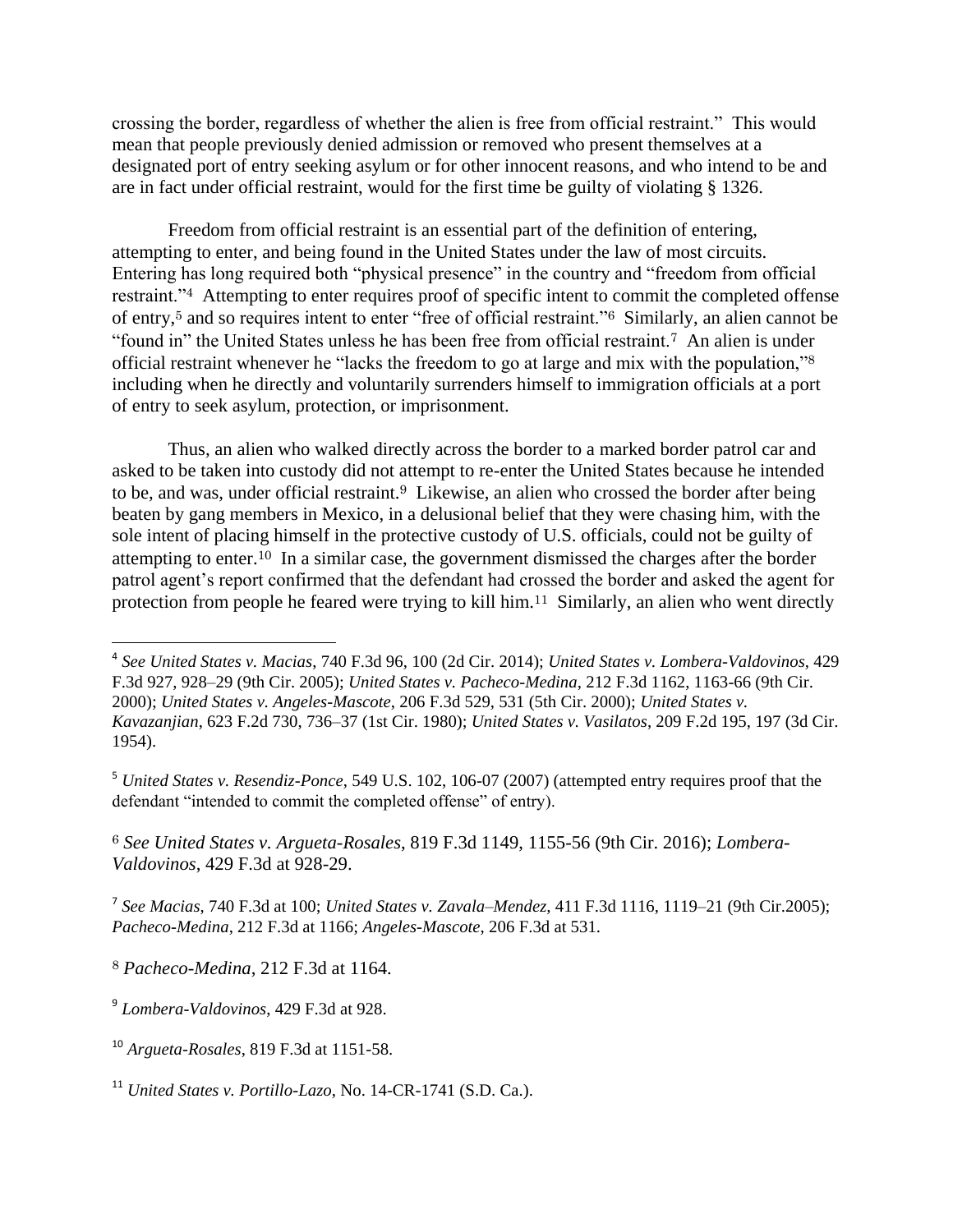to the border station and presented himself for entry was not "found in" the United States because he was never free from official restraint.<sup>12</sup>

Thus, under current law, an alien who directly and overtly presents herself to immigration officials at a port of entry, as opposed to evading official restraint, has not violated § 1326; even one who crosses the border outside a port of entry but in sight of immigration officials, and who presents herself directly to such officials, has not done so. But absent the "freedom from official restraint" requirement, the law would "make criminals out of persons who, for any number of innocent reasons, approach immigration officials at the border." *Argueta-Rosales*, 819 F.3d at 1160. "For example, [an alien] might approach a port of entry to seek asylum, or he might be under the mistaken assumption that he has been granted permission to reenter. Under those circumstances, the alien would not have committed the gravamen of the offense of attempted illegal entry in violation of § 1326(a)." *United States v. Valdez-Novoa*, 780 F.3d 906, 923 (9th Cir. 2015) (Bybee, J.). Because "in a literal and physical sense a person coming from abroad enters the United States whenever he reaches any land, water or air space within the territorial limits of this nation," "freedom from official restraint must be added to physical presence." *Vavilatos*, 209 F.2d at 197.

Permitting arrest and prosecution regardless of whether the person was free from official restraint is particularly troubling because although border patrol agents are required by law to refer an alien for a "credible fear" or "reasonable fear" interview with an asylum officer upon indication that she fears persecution or has suffered or may suffer torture, people are increasingly being turned away at the border without the required protection screening.<sup>13</sup> Under H.R. 3004, agents would now be empowered to arrest them rather than turn them away.

By eliminating the "freedom from official restraint" requirement, the bill would cast aside well-settled century-old law from the civil immigration context<sup>14</sup> that for nearly as long has functioned well in the criminal immigration context to distinguish illicit or clandestine entries from legitimate attempts to bring oneself to the attention of U.S. authorities at the border.

Since it would now be a crime to openly seek help, H.R. 3004 would have the perverse effect of incentivizing people with genuine claims of fear to "jump the fence" in the hope of not being caught and returned to a country where the danger is real.<sup>15</sup> Faced with a choice between being killed or risking being caught and removed, the logical, life-sustaining choice is obvious.

l

<sup>13</sup> *See* Human Rights First, *Crossing the Line: U.S. Border Agents Illegally Reject Asylum Seekers* 4-8 (Mar. 2017), http://www.humanrightsfirst.org/resource/crossing-line-us-border-agents-illegally-rejectasylum-seekers.

<sup>14</sup> *See Kaplan v. Tod,* [267 U.S. 228, 230–31 \(1925\);](https://1.next.westlaw.com/Link/Document/FullText?findType=Y&serNum=1925121949&pubNum=0000708&originatingDoc=I3ad5373100ae11e690d4edf60ce7d742&refType=RP&originationContext=document&transitionType=DocumentItem&contextData=(sc.Search)) *see also*, *e.g.*, *Matter of Martinez–Serrano*, 25 I. & N. Dec. 151, 153 (BIA 2009); *Matter of Z-*, 20 I. & N. Dec. 707, 708 (BIA 1993); *Matter of Patel,* Interim Decision 3157 (BIA 1991); *Matter of Pierre,* 14 I. & N. Dec. 467, 468–69 (BIA 1973).

<sup>15</sup> *See* Yara Simon, *Human Rights Watch to Investigate Immigration Detention Centers Along*

<sup>12</sup> *See Zavala-Mendez*, 411 F.3d at 1117, 1120-21; *Angeles-Mascote*, 206 F.3d at 531.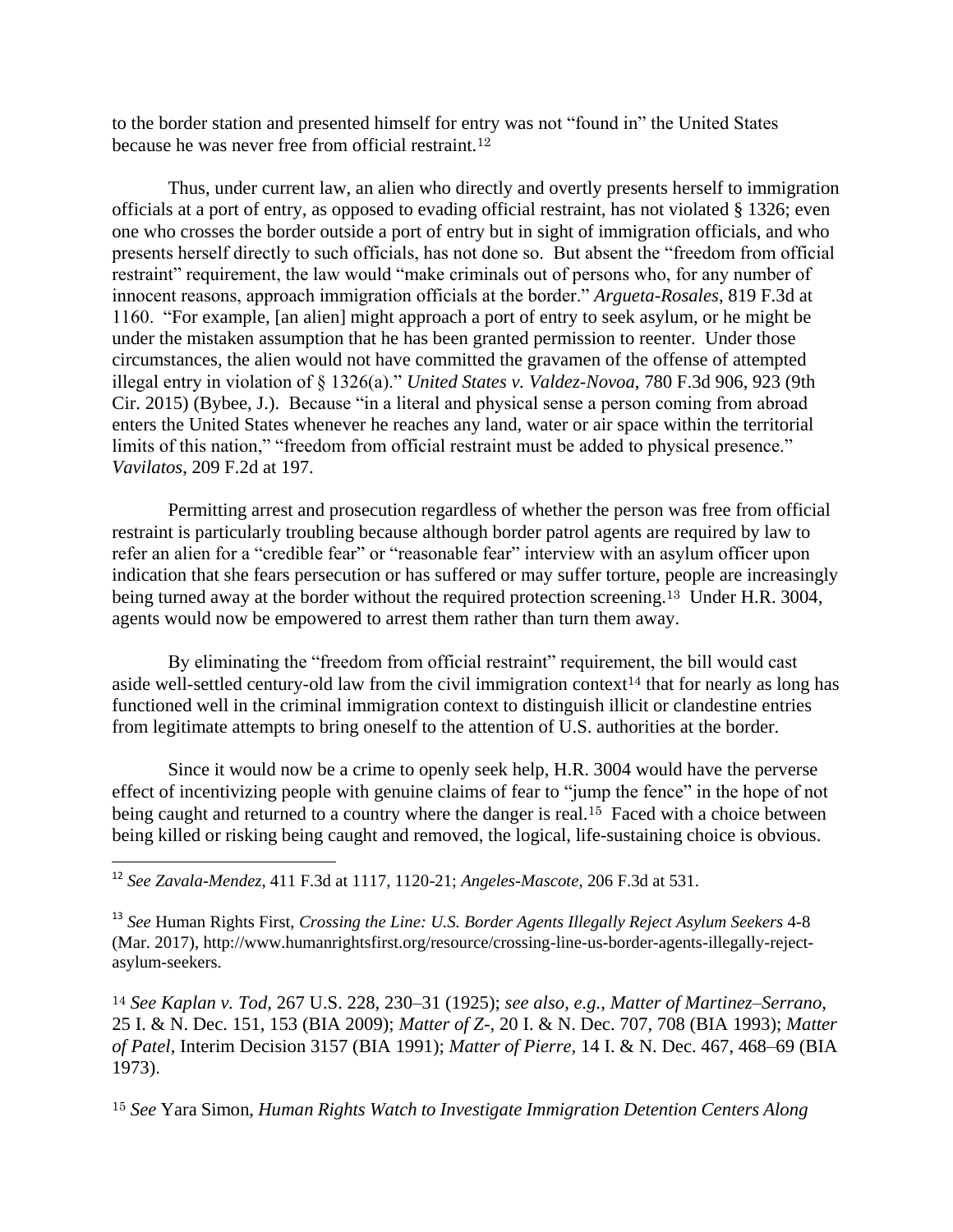## **II. The Bill Would Perversely Criminalize Repeated Unsuccessful Attempts to Gain Asylum, Even As Border Patrol Agents Increasingly Turn Away Asylum Seekers in Violation of Law.**

The bill would create a new crime for an alien who has been denied admission, excluded, deported or removed three or more times who subsequently enters, attempts to enter, crosses the border, attempts to cross the border, or is found in the United States, subject to punishment for up to ten years. This would criminalize, for the first time, repeated efforts to seek asylum that are genuine but unsuccessful, as each attempt counts as a denial of admission or removal.

As noted above, border patrol agents are increasingly turning away asylum seekers without referring them for appropriate screening as required by law. Human rights organizations have documented at least 125 cases of asylum seekers being turned away without proper safeguards to protect their right to seek protection between November 2016 and April 2017, often repeatedly.<sup>16</sup> For example, a Honduran family whose son was murdered by a gang after he was denied asylum, another Honduran family whose son showed the agent a bullet hole wound in his chest, and a Mexican woman whose father, son, grandfather and uncle were all killed within seven days, were repeatedly turned away without referral for protection screening or asylum adjudication.<sup>17</sup> Agents informed people seeking refuge that the United States no longer gives asylum, threatened them with force, or threatened to call Mexican immigration authorities to deport them to the country they were fleeing.<sup>18</sup>

A person who presents himself at a port of entry without a valid visa is subject to denial of admission or expedited removal. But if such a person expresses fear of return, he is entitled by law not to be expelled but to be interviewed by an asylum officer. When border patrol agents simply expel people who express fear without allowing them a chance to be interviewed and to

*the U.S.-Mexico Border* (2016), http://remezcla.com/culture/human-rights-watch-to-investigateimmigration-detention-centers; Joshua Partlow, *El Salvador Is On Pace to Become The Hemisphere's Most Deadly Nation*, Wash. Post, May 17, 2015, https://www.washingtonpost.com/world/the\_americas/el-salvador-is-on-pace-to-become-thehemispheres- most-deadly-nation/2015/05/17/fc52e4b6-f74b-11e4-a47ce56f4db884ed\_story.html?tid=a\_inl; U.S. Dep't of State, *El Salvador Travel Warning* (Jan. 15, 2016) (warning that crime and violence levels remain critically high), https://travel.state.gov/content/passports/en/alertswarnings/el-salvador-travel-warning html*. See also* U.S. Dep't of State, *Honduras Travel Warning* (Oct. 30, 2015) (discussing high murder rates, extortion, kidnapping, sexual assault, and other violent crimes); U.S. Dep't of State, *Mexico Travel Warning* (Jan. 19, 2016) (warning of threats from organized crime groups).

<sup>16</sup> *See* Human Rights First, *Crossing the Line: U.S. Border Agents Illegally Reject Asylum Seekers* 4-8 (Mar. 2017), http://www.humanrightsfirst.org/resource/crossing-line-us-border-agents-illegally-rejectasylum-seekers.

 $17 \, Id$  at 6-7.

 $18$  *Id.* 

l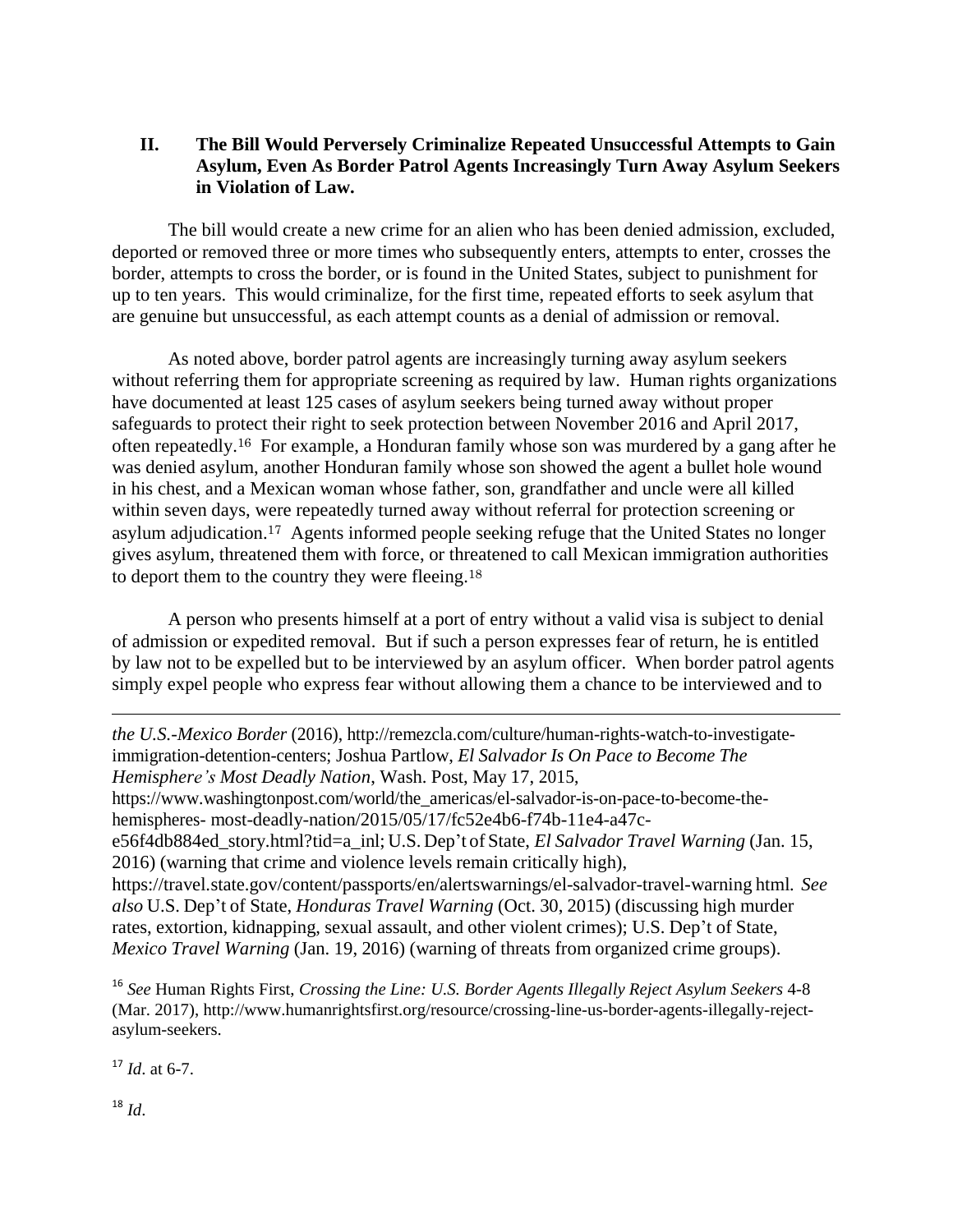press their claims, the agents are breaking the law and giving these people a removal order or a denial of admission that they should not have. Thus, bona fide asylum-seekers―those most likely to accumulate "three strikes"—would face criminal prosecution rather than what they are entitled to―a non-adversarial interview with an asylum officer that could ultimately lead to persecution-based relief.

## **III. The Bill Would Purport to Unconstitutionally Prohibit Challenges to the Validity of Removal Orders.**

The bill would state that "an alien may not challenge the validity of any prior removal order concerning the alien." This provision, perhaps more than any other, demonstrates the overreaching and unduly harsh nature of these proposed changes to existing law. The bill seeks to visit criminal convictions and drastic penalties on noncitizens who reenter even when the administrative process that led to their original deportation or removal was fundamentally unfair or achieved an unlawful result, and even when they were deprived of judicial review of that fundamental injustice. The Supreme Court long ago held, in *United States v. Mendoza-Lopez*, 481 U.S. 828 (1987), that a defendant cannot be convicted and punished under § 1326 when the deportation order was issued in an agency proceeding bereft of due process that no court ever reviewed. But this bill seeks to do precisely that, and at the same time to criminalize attempts to enter the country legally and in most cases to increase the penalties that may be imposed.

## **IV. The Affirmative Defenses Would Be Unavailable To Most, Do Not Address Any Existing Problem, and Would Unfairly Place the Burden on Defendants to Produce Records In the Government's Control.**

The bill would purport to create two affirmative defenses: (1) "prior to the alleged violation," the alien "sought and received express consent of [DHS] to reapply for admission," or (2) "with respect to an alien previously denied admission and removed," the alien "was not required to obtain such advance consent under the [INA] or any prior Act," and "had complied with all other laws and regulations governing his or her admission into the United States." The first defense would be unavailable to anyone who did not have the wherewithal, resources and time to file the proper form and get it approved before arriving in the United States. The second defense is not available to anyone whose period of inadmissibility has not expired, usually ten years. These requirements are simply unrealistic for those with little or no education or money or who are fleeing violence.

Moreover, this is a solution in search of a problem, and it would undermine due process. Because the absence of most of these conditions is currently an element, *see* 8 U.S.C. § 1326(a)(2), the government routinely provides the defense with the relevant records, which are in the individual's "A file," maintained in government custody and otherwise available to the individual only through a FOIA request. Placing the burden on the defendant to prove an affirmative defense would illogically and unfairly require him to produce records that are in the government's control.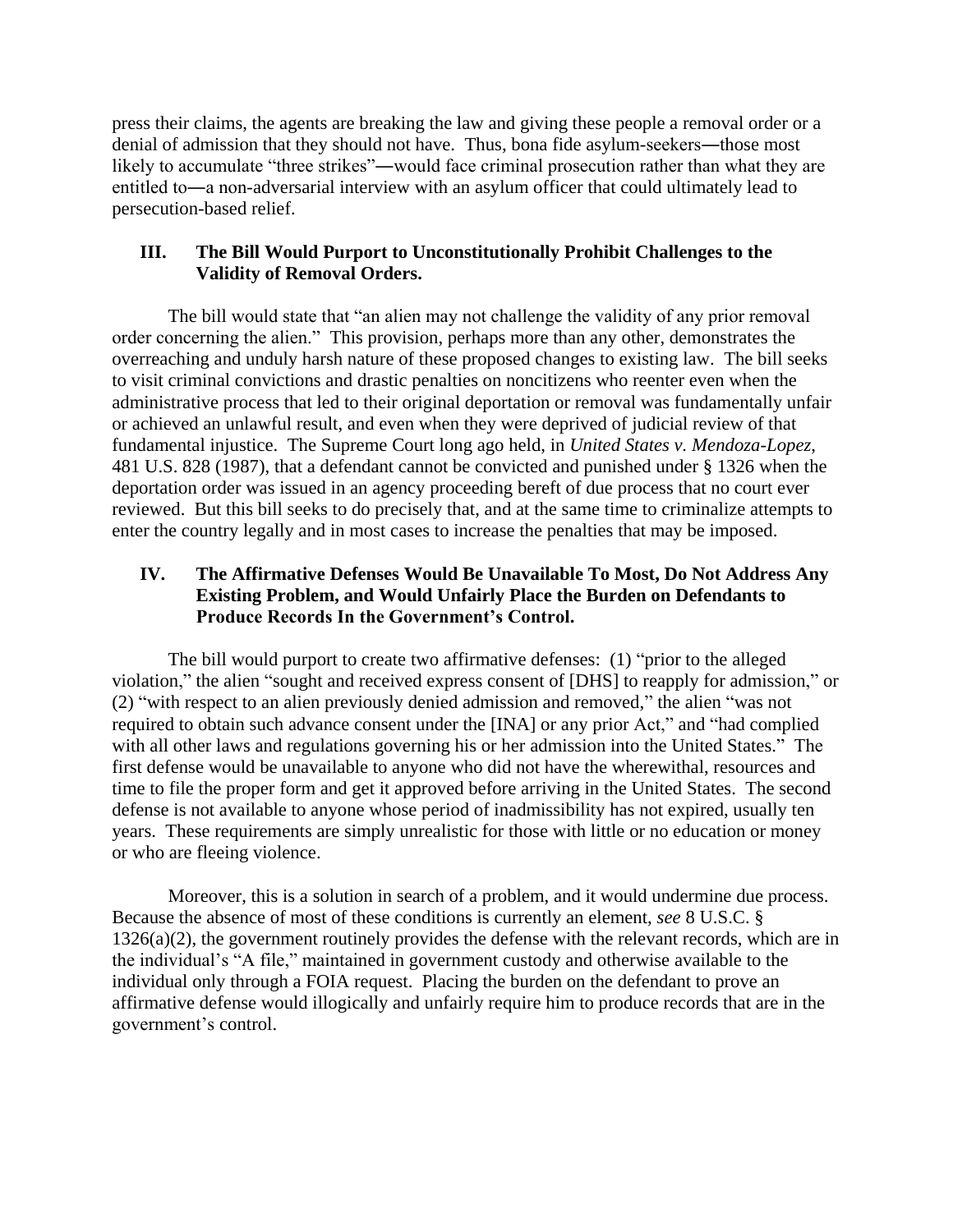## **V. The Bill Would Unjustifiably Increase Potential Penalties, Including for Those With Truly Petty Criminal Records.**

While it appears that the statutory maxima would increase for most defendants under the bill, there is no evidence that any increase is needed to reflect the seriousness of these offenses, or that such increases would be effective in deterring illegal immigration. At the same time, the cost of additional incarceration would be steep—approximately \$32,000 per prisoner per year.<sup>19</sup> If each of the 16,000 persons convicted of illegal reentry in 2016 received one additional year, it would cost the taxpayers an extra half a billion dollars.

Increasing sentences for these offenders is also unnecessary and unfair because noncitizens suffer much harsher conditions of confinement than other federal prisoners. BOP contracts with private prison companies to detain noncitizens convicted of immigration offenses and other federal crimes. A recent analysis shows that many persons incarcerated in "immigrant only contract prisons" suffer serious medical neglect, in some cases leading to death.<sup>20</sup> An investigation done by the American Civil Liberties Union found that "the men held in these private prisons are subjected to shocking abuse and mistreatment, and discriminated against by BOP policies that impede family contact and exclude them from rehabilitative programs."<sup>21</sup>

Two of the penalty increases are particularly unwarranted. The bill would increase a defendant's statutory maximum from two to 10 years if he was removed subsequent to conviction of *any* three misdemeanors, whereas the 10-year maximum currently applies only if the three misdemeanors involved drugs, crimes against the person, or both. This would apply to a re-entrant with a truly petty criminal record. If the defendant had three misdemeanor convictions for driving without a license, a common scenario for undocumented immigrants and other impoverished people, his maximum sentence would more than triple. And because the bill does not require that the three misdemeanors stem from three separate occasions, a 10-year statutory maximum would apply to a re-entrant with convictions from a single incident for disorderly conduct, public intoxication and public urination.

Likewise, the 25-year maximum for any three felonies would increase the maximum sentence by 15 years for garden variety felonies, such as felony possession of a small quantity of drugs. Worse, if the definition of "felony" means any offense "punishable by a term of more

l

<sup>21</sup> American Civil Liberties Union, *Warehoused and Forgotten: Immigrants Trapped in Our Shadow Private Prison System*3 (2014), https:/[/www.aclu.org/sites/default/files/assets/060614](http://www.aclu.org/sites/default/files/assets/060614-aclu-car-reportonline.pdf) [aclu-car-reportonline.pdf.](http://www.aclu.org/sites/default/files/assets/060614-aclu-car-reportonline.pdf)

<sup>&</sup>lt;sup>19</sup> Bureau of Prisons, Annual Determination of Cost of Incarceration, 81 Fed. Reg. 46,957 (July 19, 2016).

<sup>20</sup> Seth Wessler, *Separate, Unequal, and Deadly*, The Investigative Fund (Jan. 27, 2016), http://www.theinvestigativefund.org/investigations/immigrationandlabor/2200/Most%20Read?page=entire. *See also* Alicia Neaves, *Family of Detainees, Current Inmate Speak Out Regarding Maltreatment at Big Spring Correctional Center*, NewsWest9, Feb. 12, 2015,

http://www.newswest9.com/story/28098380/family-of-detainees- current-inmate-speak-out-regardingmaltreatment-at-big-spring-correctional-center.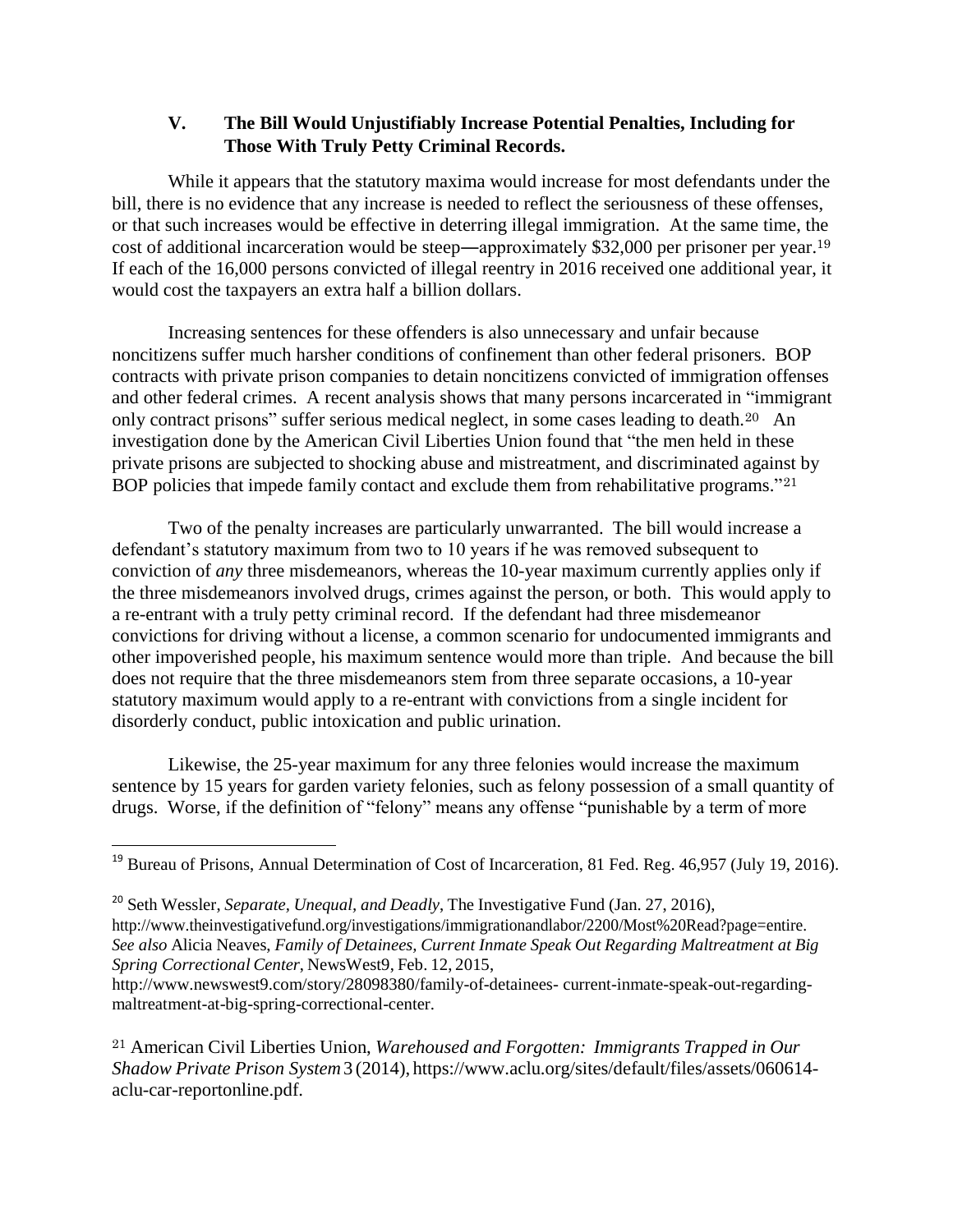than 1 year under the laws of" the convicting jurisdiction, it would punish defendants who were *never* convicted of a felony by up to 25 years, because the maximum punishment is more than one year for *misdemeanors* in many states, including Colorado, <sup>22</sup> Iowa, <sup>23</sup> Maryland, 24 Massachusetts,<sup>25</sup> Michigan,<sup>26</sup> Pennsylvania,<sup>27</sup> South Carolina,<sup>28</sup> and Vermont.<sup>29</sup> We are also concerned that definition of "felony," by mistake or by design, indicates that if a particular kind of offense is punishable by more than one year in *any* jurisdiction, it is a felony; it states that "any offense" is a felony if it is punishable by more than one year "under the laws of the United States, any State, or a foreign government."

## **VI. The Bill Would Create A Significant Risk That Defendants Would Be Pressured Into Admitting Prior Convictions That They Do Not Have.**

The bill would require that prior convictions upon which increased statutory maxima are based be alleged in an indictment and proved beyond a reasonable doubt at trial or admitted by the defendant. Records of prior convictions are notoriously unreliable and national criminal

 $\overline{a}$ 

<sup>24</sup> Assault in the second degree is a misdemeanor and carries a maximum sentence of 10 years. Md. Code Ann., Crim. Law § 3-203.

<sup>25</sup> Many Massachusetts misdemeanors are punishable by imprisonment for more than one year in a house of correction including simple assault, which under Massachusetts common law means "attempted battery" or "putting another in fear of an immediately threatened battery". *See* Mass. Gen. Laws Ann. ch. 265, § 13A ("Whoever commits an assault or an assault and battery upon another shall be punished by imprisonment for not more than 2 ½ years in a house of correction."); *Commonwealth v. Gorassi*, 733 N.E.2d 106, 109 (Mass. 2000). Other misdemeanors punishable by more than one year in a house of correction include resisting arrest. Mass. Gen. Laws Ann. ch. 268, § 32B (maximum term of imprisonment for resisting arrest is 2 ½ years in a house of correction).

<sup>26</sup> Michigan has "high court" misdemeanors that are punishable by a maximum of two years imprisonment. *See*, *e.g.*, Mich. Comp. Laws Ann. § 750.92 (Attempt to commit crime).

<sup>27</sup> Pennsylvania has misdemeanors with five, two and one year maximum terms of imprisonment. 18 Pa. Cons. Stat. Ann. § 106.

 $28$  S.C. Code Ann. § 16-1-100 (listing Class A misdemeanors with maximum terms of three years, including assault and battery in the second degree, S.C. Code Ann. § 16-3-600(D)).

<sup>29</sup> Vt. Stat. Ann. tit. 13, § 1 ("[A]ny offense whose maximum term of imprisonment is more than two years, for life or which may be punished by death is a felony. Any other offense is a misdemeanor.").

 $22$  Colo. Rev. Stat. Ann. § 18-1.3-501 (maximum sentence for certain misdemeanors is 18 months imprisonment).

<sup>&</sup>lt;sup>23</sup> The maximum penalty for aggravated misdemeanors is "imprisonment not to exceed two years." Iowa Code Ann. § 903.1(2).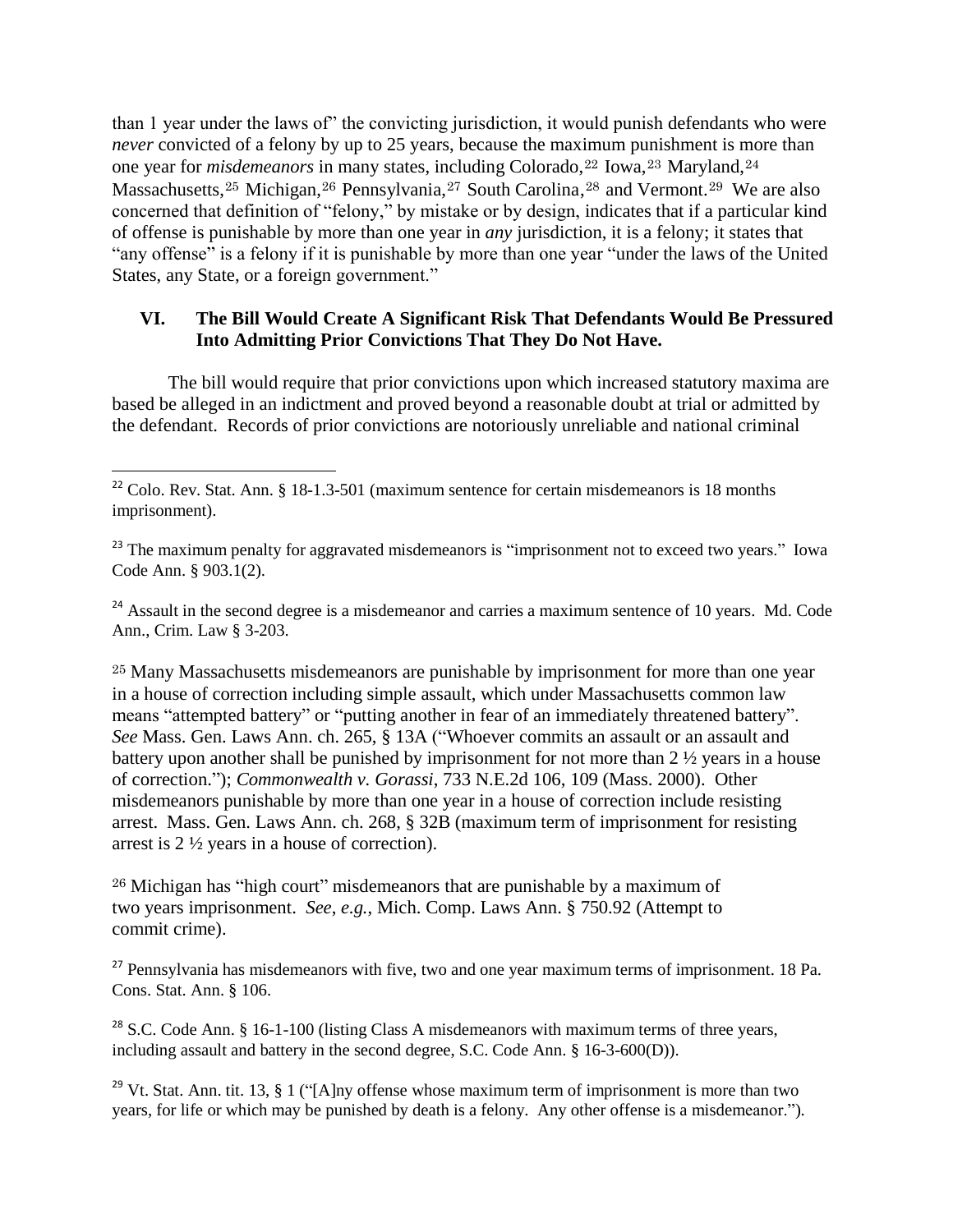databases that generate "rap sheets" frequently contain purported convictions that have been misrecorded, expunged, or even belong to other individuals. In border districts where the great majority of illegal re-entry prosecutions take place, re-entry cases have often been rapidly "processed" in batches of up to eighty defendants at once, with 99% of cases ending in guilty pleas.<sup>30</sup> Given the way these cases are handled on the border, and the fact that many if not most of the defendants speak little or no English and have little or no education, this provision carries a significant risk that defendants will be pressured to admit to convictions they do not have and thus significantly raise their sentencing exposure.

## **VII. The Bill Would Impinge on States' Sovereign Interests in Managing Their Own Prison Populations.**

The bill would mandate that any alien removed pursuant to 8 U.S.C. § 1231(a)(4) who enters or attempts to enter, crosses or attempts to cross the border, or is found in the United States, "shall be incarcerated for the remainder of the sentence that was pending at the time of deportation without any reduction for parole or supervised release" unless the alien affirmatively demonstrates express consent. Section 1231(a)(4)(B) provides that the Attorney General may remove an alien convicted of a non-violent offense before he has completed a sentence of imprisonment (i) of an alien in in federal custody and the Attorney General determines that removal is appropriate and in the best interest of the United States, (ii) of an alien in State custody if the chief state official determines that removal is appropriate and in the best interest of the State and submits a written request for removal. Thus, for example, an alien sentenced to 8 years who is eligible for parole in 6 years may apply for early conditional release and be removed after 5 years. Under H.R. 3004, if he illegally re-entered thereafter, he would be required to serve all three years that were pending when he was removed.

As far as we are aware,  $\S 1231(a)(4)(B)(i)$  has never been systematically implemented for federal inmates. Some states, however, have implemented some sort of program to avail themselves of  $\S 1231(a)(4)(B)(ii)$ . A handful have entered into an MOU with ICE in which they agree that a person removed pursuant to  $\S 1231(a)(4)(B)(ii)$  who returns illegally will serve the remainder of the original sentence. Other states release prisoners to ICE under §  $1231(a)(4)(B)(ii)$  through state legislation or parole board policy under which they do not agree to that condition.

HR 3004 would *require* any State that releases a prisoner to ICE under §  $1231(a)(4)(B)(ii)$  to incarcerate such a person for the remainder of the sentence should they return unlawfully. It would thus impinge on States' sovereign interests in managing their own prison populations according to their own priorities and resources. The bill would remove the flexibility that States currently have to treat unlawfully returned prisoners as they see fit, and would ossify the ICE MOU into law.

Thank you for considering our views, and please do not hesitate to contact us if you have any questions.

 $\overline{a}$ 

<sup>30</sup> American Immigration Council, *Operation Streamline: Ten Years of Criminalizing Immigrants* (2015), http://immigrationimpact.com/2015/12/15/operation-streamline-immigration/